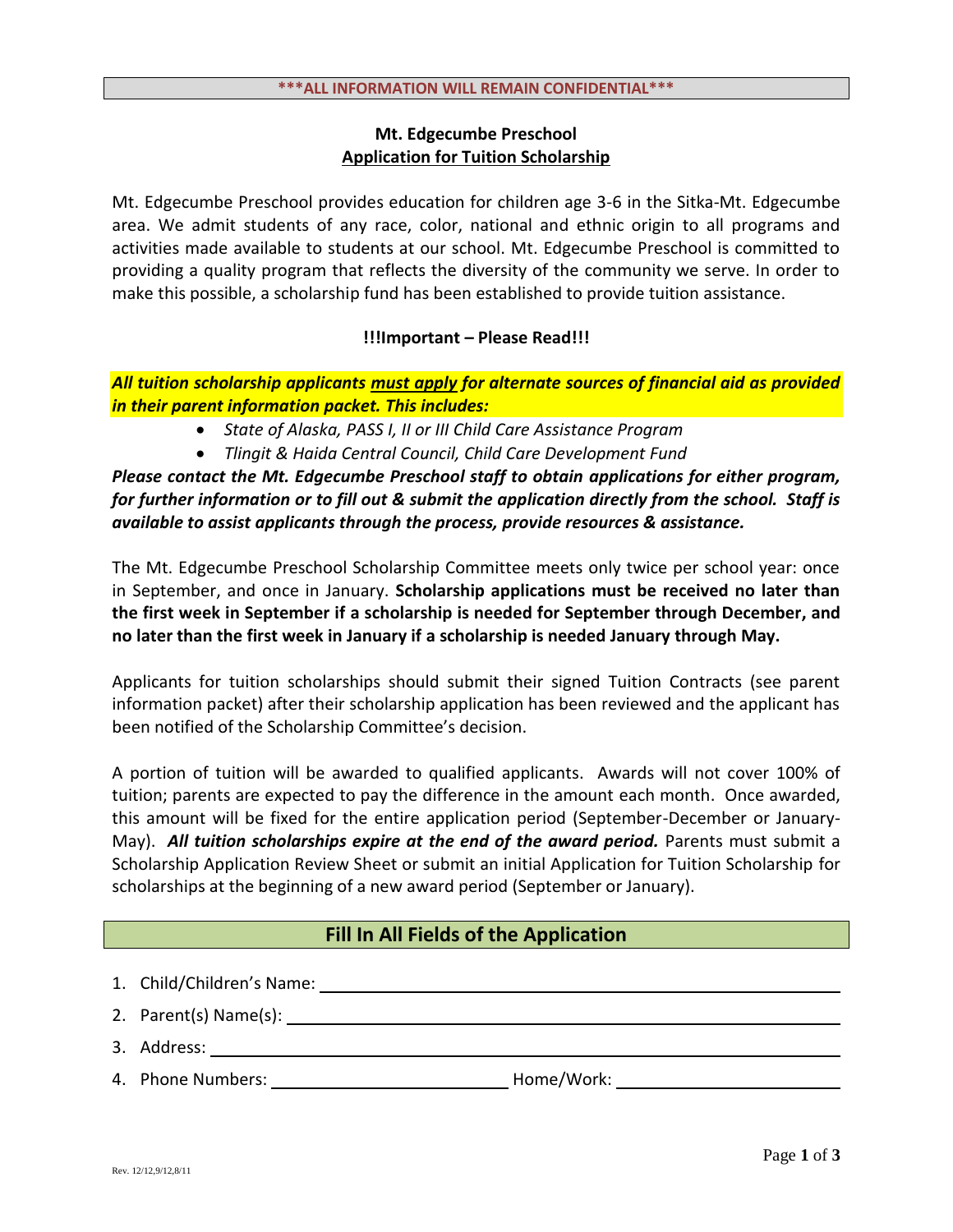| 5. Scholarship needed for:             | <b>Estimated</b><br><b>Monthly Tuition</b> | <b>Monthly Amount</b><br>You Are Able to Pay |
|----------------------------------------|--------------------------------------------|----------------------------------------------|
| $\Box$ Preschool Class                 |                                            |                                              |
| $\Box$ Preschool Class & Extended Care |                                            |                                              |
| $\Box$ Kindergarten Discovery Class    |                                            |                                              |

6. Have you applied for any other aid to assist with Mt. Edgecumbe Preschool tuition costs? Please describe and attach a copy of an acceptance or denial letter:

*All tuition scholarship applicants must apply (even if denied) for alternate sources of financial assistance to receive a scholarship at Mt. Edgecumbe Preschool.*

\_\_\_\_\_\_\_\_\_\_\_\_\_\_\_\_\_\_\_\_\_\_\_\_\_\_\_\_\_\_\_\_\_\_\_\_\_\_\_\_\_\_\_\_\_\_\_\_\_\_\_\_\_\_\_\_\_\_\_\_\_\_\_\_\_\_\_\_\_\_\_\_\_\_\_

7. Do you receive financial aid from any other sources (i.e. – another parent or a government subsidy)? Please describe:

\_\_\_\_\_\_\_\_\_\_\_\_\_\_\_\_\_\_\_\_\_\_\_\_\_\_\_\_\_\_\_\_\_\_\_\_\_\_\_\_\_\_\_\_\_\_\_\_\_\_\_\_\_\_\_\_\_\_\_\_\_\_\_\_\_\_\_\_\_\_\_\_\_\_\_

8. List any other dependents living in your home:

| Name | Age | Relationship |
|------|-----|--------------|
|      |     |              |
|      |     |              |
|      |     |              |

\_\_\_\_\_\_\_\_\_\_\_\_\_\_\_\_\_\_\_\_\_\_\_\_\_\_\_\_\_\_\_\_\_\_\_\_\_\_\_\_\_\_\_\_\_\_\_\_\_\_\_\_\_\_\_\_\_\_\_\_\_\_\_\_\_\_\_\_\_

9. Is either parent from the child's primary household enrolled as a student?

 $\Box$  Yes – Full Time or Part Time (circle one)

If so, please provide the name of the school:

 $\Box$  No – Currently Paying Student Loans

 $\square$  No